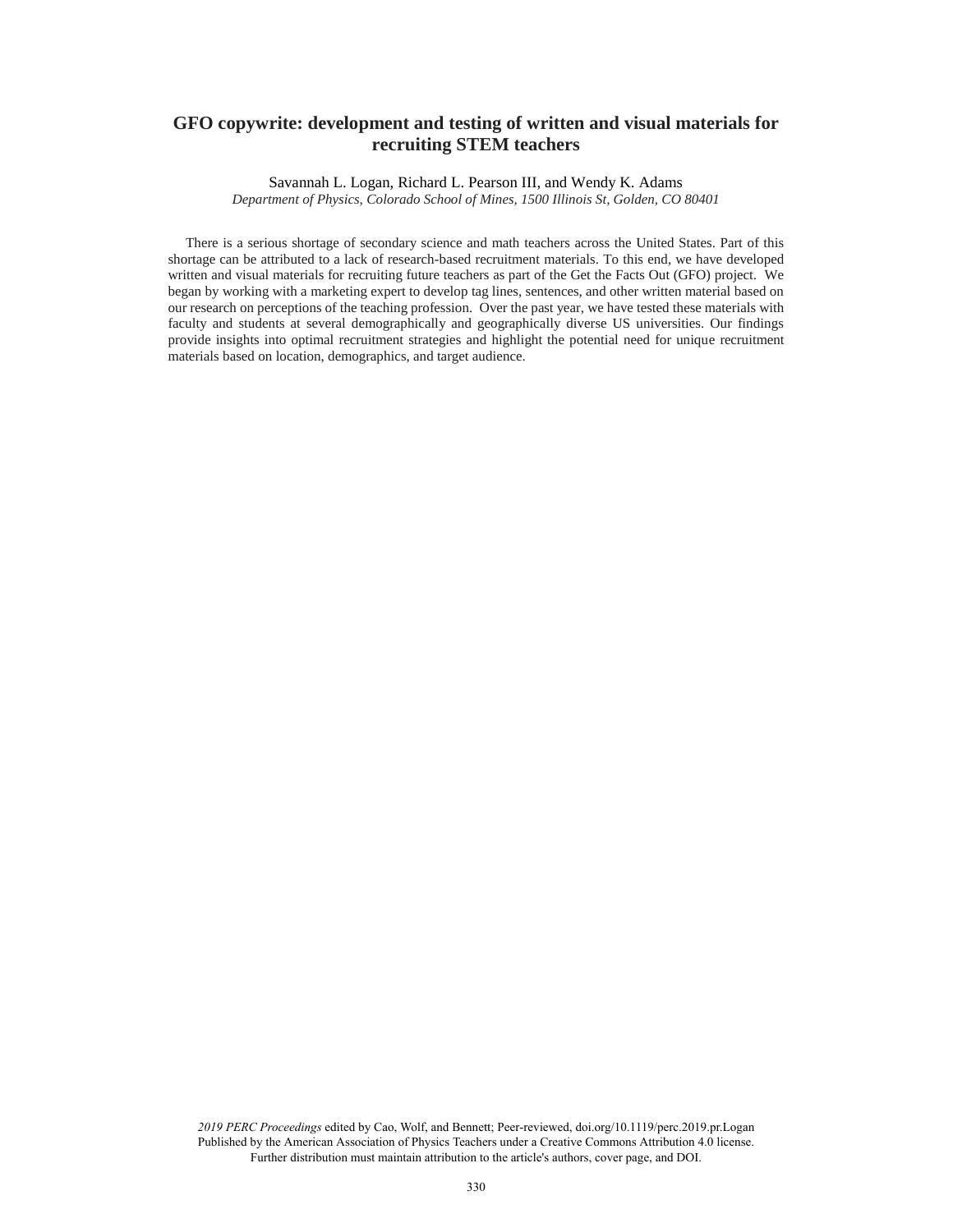## **I. INTRODUCTION**

The United States is facing a serious shortage of qualified middle and high school teachers in the STEM disciplines (science, technology, engineering, and mathematics) [1]. This shortage is a major limitation to improving pre-college STEM preparation; based on ACT test score data, an alarming 80% of 2018 high school graduates do not meet the STEM Readiness Benchmark, and only 2% of underserved students meet the STEM benchmark [2]. This, in turn, leads to lowered retention rates for college STEM majors [3,4] and ultimately creates a shortage of qualified college graduates to meet growing demands for STEM majors in the workforce [5]. Recruiting and retaining a larger number of qualified STEM teachers at the middle and high school levels will increase the number of successful STEM graduates at the college level and ultimately enhance science literacy across the United States.

A recent study revealed that about half of STEM majors at US universities report some level of interest in becoming a middle or high school teacher [6]. In spite of this fact, the vast majority of interested STEM majors chose not to pursue a career in teaching; 66% of chemistry teachers, 63% of physics teachers, and 38% of math teachers either do not have a major in their field or do not have teacher certification [7]. Recent research suggests that this apparent contradiction is largely the result of misperceptions about the teaching profession among college students and faculty [8, 9]. While many misperceptions exist, the majority are centered around teacher salaries, benefits, and job and life satisfaction. Fortunately, there is a substantial body of national data that contradicts these negative misperceptions. Furthermore, we have found that when this data about the teaching profession is shared, a much larger fraction of STEM students seriously consider careers in teaching.

The *Get the Facts Out* (GFO) campaign began in 2017 with the premise that faculty can help solve the nationwide STEM teacher shortage by addressing misperceptions about the teaching profession, thereby opening the door to this career option for the large pool of interested STEM students. Principal investigator Wendy Adams partnered with four national societies (the American Physical Society, the American Association of Physics Teachers, The Mathematical Association of America, and The American Chemical Society) to build resources to help faculty combat the major misperceptions about teaching careers among undergraduate and graduate students. These misperceptions were identified during the development and validation of the *Perceptions of Teaching as a Profession* (PTaP) survey.

Through the GFO campaign, we have identified a large body of data that reveals key facts about the teaching profession that can be used to correct misperceptions. These facts have been used to develop tag lines, statements, and other written materials that can be displayed in various forms to reach faculty and students across the United States.

To develop the strongest possible STEM teacher recruitment materials, we began by identifying existing resources. We found this body of work to be relatively small and were not able to find any resources that were researchbased or user-tested. In part this lack of resources can be explained by the recent T-TEP report, which found that "Few physics departments and schools of teacher education are actively engaged in the recruitment… of physics teachers" [10]. The recruitment resources that we did find included resources from The Physics Teacher Education Coalition (PhysTEC) [11], 100Kin10 [12], TEACH.org [13], the American Association of Physics Teachers (AAPT) [14] and a general teacher recruitment book published by the National Council on Teacher Quality [15].

Our recruitment materials have been tested and refined in an iterative process via student and faculty interviews, focus groups, and surveys conducted at several demographically and geographically diverse US institutions. Our results reveal subtle variations in reactions to materials based on location, and moderate variations between faculty and students. Key insights include that students react most positively to representations of teaching as a professional endeavor, that negative statements should never be used in recruitment materials (even if they are subsequently debunked) and that, to be most effective, unique materials must be developed for faculty and for students.

#### **II. RESEARCH QUESTIONS**

While the GFO campaign aims to answer many questions related to perceptions, recruitment, and retention of teachers, here we focus on a small subset of these questions:

- (1) What written and visual materials work best for improving perceptions of the teaching profession and thereby recruiting future STEM teachers?
- (2) Do location or demographics play a role in the success of written and visual materials?
- (3) Do faculty and students react differently to written and visual materials?

# **III. DEVELOPMENT AND TESTING OF RECRUITMENT MATERIALS**

## **A. Phase I: Initial development and testing of materials using interviews and surveys**

We began by developing "Did you know…" statements to counter the misperceptions identified during the development and validation of the PTaP. For example, "Did you know… that there are student loan forgiveness programs and scholarships for math and science teachers?" We collected additional materials from other STEM teacher recruitment projects such as 100Kin10's "Blow Minds! Teach STEM." Campaign, PhysTEC, and AAPT. As we developed resources such as posters and brochures, we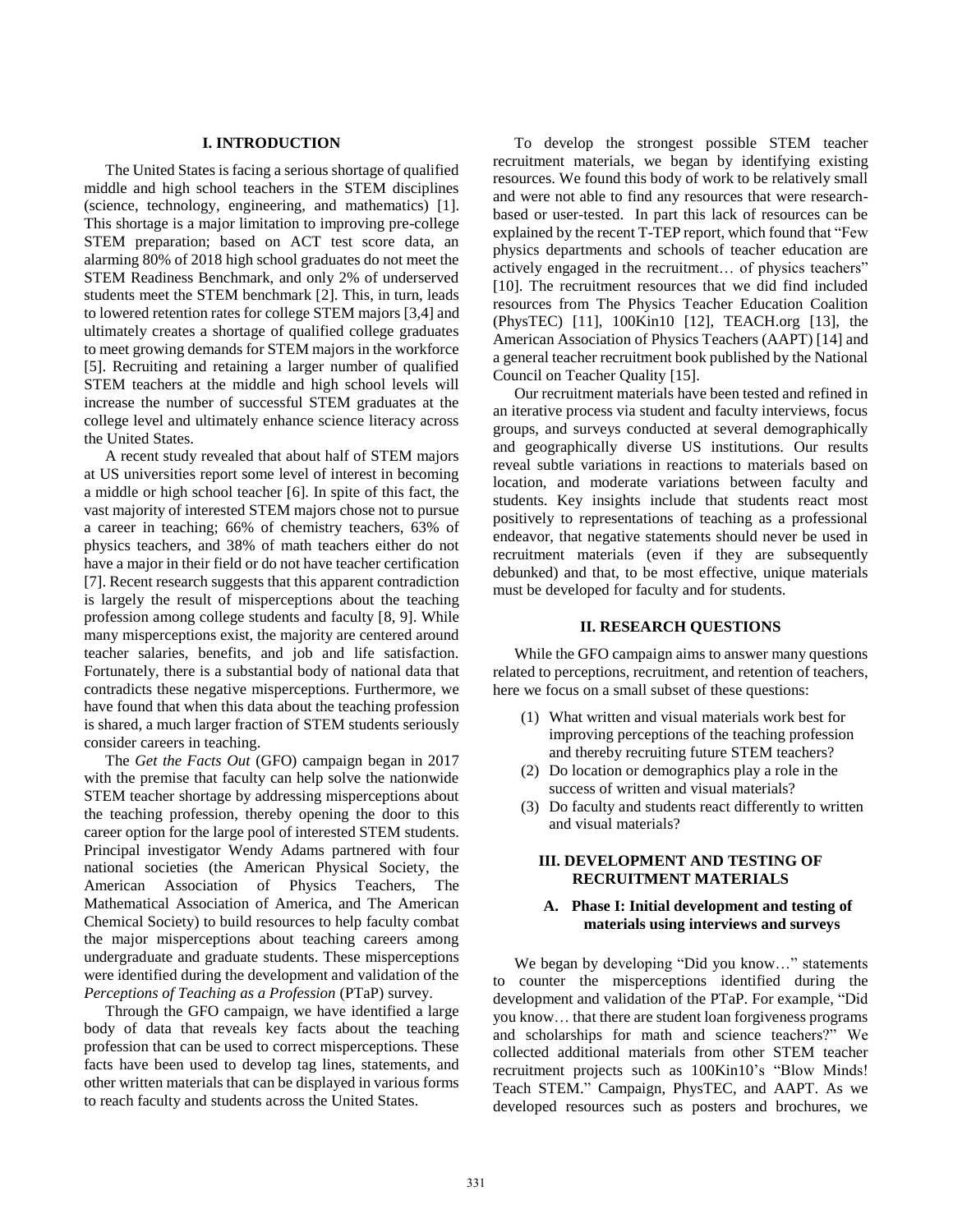worked to locate professional-quality, high-impact images from our programs and from stock photos. In addition, we collected testimonials and other written materials from practicing teachers and other recruitment resources.

## *1. "Did you know…" and tagline user-testing*

After we identified a set of "Did you know…" statements and taglines, we conducted five student interviews followed by an online survey at two institutions of higher education. Individual student interviews were conducted to verify that the "Did you know…" statements were interpreted consistently and correctly and to determine whether each statement elicited positive or negative feelings about the teaching profession.

Following these student interviews, we conducted an online survey of over 150 STEM undergraduate and graduate students. We asked whether the respondent intended to become a teacher, then the survey read: "We would like your help in understanding if we've created positive messages. Please provide your candid opinion on how each of these statements makes you feel." Following is an example of a survey statement and possible responses:

1. Did you know… most teaching jobs have better retirement benefits than private industry?

| This adds to my      | Neutral. | This subtracts from my |
|----------------------|----------|------------------------|
| opinion of teaching. |          | opinion of teaching.   |

After the initial survey section, we asked students to rank all of the "Did you know…" statements; we also collected additional data on each "Did you know…", asked for their favorite three taglines, and elicited tagline suggestions.

#### *2. Image and look and feel user-testing*

During our initial testing, we also conducted thirteen interviews to identify engaging photos and an effective "look and feel." In these interviews, we tested the look and feel by showing imagery from the 100Kin10 "Blow minds! Teach STEM." campaign, the U.S. Army Marketing and Advertising Program, TEACH.org video advertisements, and TEACH.org posters created for the GFO campaign. We tested individual images by showing posters featuring each image. In both cases, we then asked the subject to think out loud as they studied the imagery or photo. We also asked, "Does this give you a positive or negative feeling about the teaching profession?" and, "Would you stop to look at this poster?"

# **B. Phase II: Refinement and testing of materials using focus groups at diverse institutions**

 Additional misperceptions were revealed through interviews with faculty members at institutions in Colorado and Oregon as part of the development and validation of the Faculty PTaP. Our research team worked with a marketing expert to develop additional "Did you know…" statements about the teaching profession that contained emotional hooks to counter these misperceptions.

 Our copywrite materials for teacher recruitment now include "Did you know…" statements, taglines, presentation titles, testimonials, and other positive statements about the teaching profession. After this further development and refinement of our teacher recruitment materials, we conducted focus groups to test our materials with faculty and students at four demographically and geographically diverse institutions: the Colorado School of Mines, California State University – Long Beach, Chicago State University, and West Virginia University. Table I indicates enrollment statistics, demographics, and the highest degree offered in physics, chemistry, and math at each institution.

Focus groups were conducted in Fall 2018 and Spring 2019. In total, 28 faculty and 34 students participated in a total of nine focus groups to test our materials. While the numbers varied slightly based on refinements to our materials, each focus group tested around 50 written statements and 9 images meant to improve perceptions of the teaching profession. Focus groups at the Colorado School of Mines were used largely for refinement and modification of materials, so the data from those groups is not included in our final results.

TABLE I. Institutional Statistics. Total student enrollment, percentages of students who identify as Hispanic, black, Asian, white, and two+ races, and highest degrees offered in physics, chemistry, and math at the four institutions at which focus groups were conducted [16, 17].

| <b>Institution</b>                               | <b>Enrollment</b> | <b>Hispanic</b> | <b>Black</b> | <b>Asian</b> | White | $Tw0+$ | <b>Physics</b><br>/Chem. | Math  |
|--------------------------------------------------|-------------------|-----------------|--------------|--------------|-------|--------|--------------------------|-------|
| Chicago State<br>University                      | 2,029             | 8%              | 75%          | 1%           | 3%    | 0%     | B.S.                     | M.S.  |
| Colorado School<br>of Mines                      | 4,794             | 7%              | 1%           | 5%           | 75%   | 5%     | Ph.D.                    | Ph.D. |
| West Virginia<br>University                      | 22,504            | 4%              | 5%           | 1%           | 81%   | 3%     | Ph.D.                    | Ph.D. |
| California State<br>University $-$ Long<br>Beach | 31,351            | 39%             | 4%           | 23%          | 19%   | 5%     | M.S.                     | M.S.  |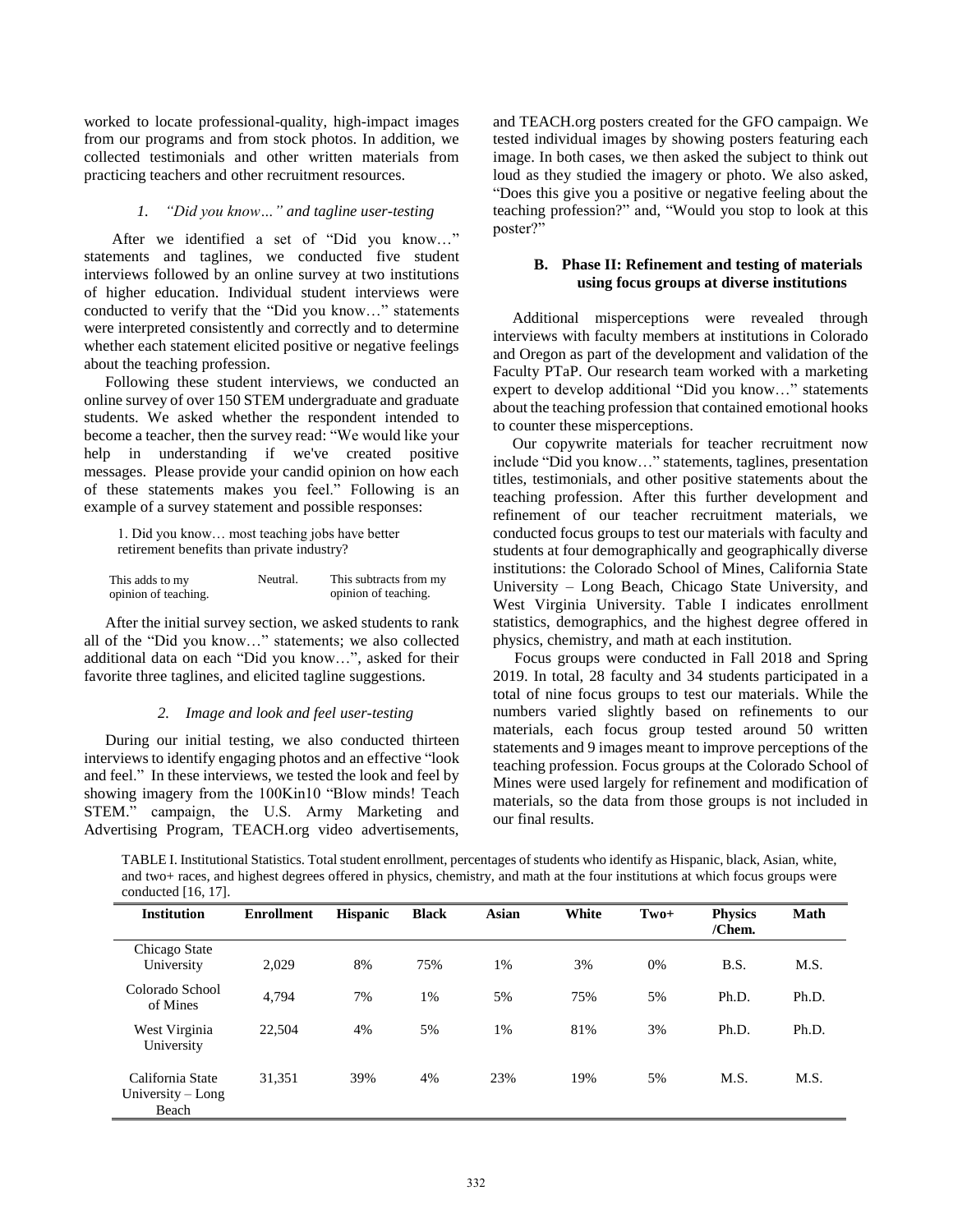## *1. Focus group methods*

In each focus group, written and visual materials were displayed on a screen at the front of a classroom, with written materials divided into categories based on their type ("Did you know…" statements, taglines, presentation titles, etc.). Participants were given worksheets and asked to silently write whether each statement increased, decreased or did not change their opinion of the teaching profession. After each section, a short group discussion was facilitated to collect additional opinions and determine *why* each statement elicited a positive or negative response. After discussing written materials, a short discussion was facilitated around visual materials. These materials generally included pictures of teachers, students, and classrooms that could be used on recruitment posters or in brochures.

### **IV. RESULTS**

# **A. Phase I: "Did you know…" and tagline usertesting**

The data revealed that we had a strong set of "Did you know…" statements but relatively weak taglines. When analyzing the "Did you know…" survey results, we sorted responses into three bins based on the type of respondent: those who intended to teach grade 7-12, those who were not sure, and those who did not intend to become teachers. We then identified the top ten "Did you know…" statements for each group and found eight that appeared in all three bins (see Table II for the top four statements). In addition, we eliminated any statements that produced a negative reaction in 10% or more of the respondents.

Only five of the thirteen taglines tested well enough to use in recruitment materials. Some of the poorly received taglines, such as "What's stopping you from teaching the next generation?" encouraged respondents to compile a mental list of why they might not want to teach, even if they intended to become teachers. The overwhelming favorite tagline was "Blow minds! Teach science." This was a modification to 100Kin10's "Blow Minds! Teach STEM." campaign tagline. We modified 100Kin10's statement, from "Teach STEM" to "Teach science," because "Teach STEM" was consistently received poorly in student interviews. The typical response was "*I don't want to teach STEM, I want to teach science (or math)."* In many high schools, STEM is a subject of its own (separate from math and science classes), and most of our interviewees did not want to teach this subject. This may, in part, explain the poor response to the "Blow Minds! Teach STEM." campaign and reaffirms the need for user-testing of recruitment materials. Table II indicates student responses to our initial "Did you know…" statement testing.

TABLE II. Initial "Did you know…" statement rankings. Results are based on an online survey collected from STEM students at the University of Northern Colorado and the Colorado School of Mines. The overall rank for all students is indicated, as well as the statement's rank for students who did, did not, or might want to become a teacher ( $n= 33, 32, 33; n_{total} = 98$ ).

|                                                                                                              | <b>Ranking</b> |            |              |    |
|--------------------------------------------------------------------------------------------------------------|----------------|------------|--------------|----|
| "Did you know"                                                                                               | All            | <b>Yes</b> | <b>Maybe</b> | No |
| "That there are student<br>loan forgiveness programs<br>and scholarships for math<br>and science teachers?"  | 1              | 7          | 2            |    |
| "Most teaching jobs have<br>better retirement benefits<br>than private industry?"                            | 2              | 8          | 2            | 5  |
| "You can get a job almost<br>anywhere as a science or<br>math teacher?"                                      | 3              | 1          | 9            |    |
| "Science teachers report"<br>having higher overall job<br>satisfaction than<br>other<br>STEM professionals?" | 4              | 4          | 1            | 3  |

#### **B. Phase I: Image and look and feel user-testing**

Student responses to the look-and-feel testing were consistent in that all subjects preferred the presentation of teaching as a serious career option, similar to the U.S. Army marketing approach. Materials that used cartoonish imagery or "hip" language were not well received. When comparing a poster using comic sans font to a poster using Calibri font, respondents indicated that the former must be about elementary teaching.

Identifying effective images to use on teacher recruitment posters and brochures has been a formidable challenge, in part because faculty and students respond very differently to photos. Faculty are concerned with how the photograph represents the profession (they tend to like group work shots) and would like to see subjects that are underrepresented in their field (e.g. women and minorities in physics). Overall, faculty members have gravitated toward stock photos of diverse groups doing lab work. Students are interested in excited, smiling people, with a strong preference for focused shots of teachers in action. All student interviewees indicated that stock photos look fake and give them a negative view of the material presented on the poster. For both faculty and students, background content is important; if a photo contains anyone who looks unhappy or distracted, both groups rate it poorly.

#### **C. Phase II: Focus groups at diverse institutions**

Overall, we found only subtle variations between locations in our focus groups, and moderate variations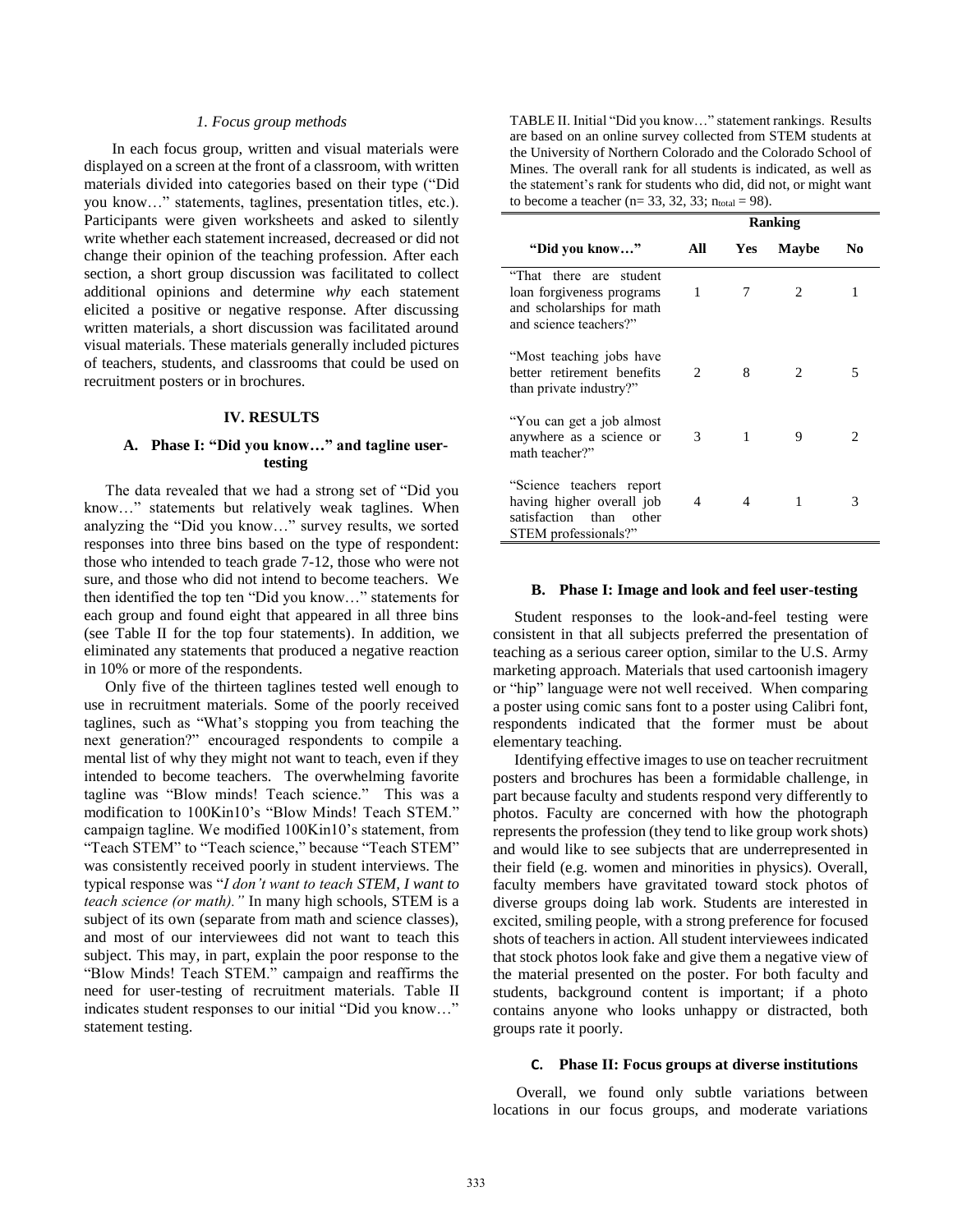between student and faculty responses to our copywrite materials. Our materials generally increased participants' opinions of the teaching profession, although a surprisingly large percentage (33% for students and 37.5% for faculty) generated a neutral, mixed, or mostly negative response. Our taglines similarly varied in success; samples of very successful, mixed, and very unsuccessful taglines are included in Table III.

TABLE III. Student reactions to select teacher recruitment taglines. These numbers are from focus groups conducted at Chicago State University, California State University – Long Beach, and West Virginia University, and included a total of 16 participants.

| Written Material Tested                                     | $\frac{0}{0}$<br>Decrease | $\frac{0}{n}$<br>Neutral | $\frac{6}{9}$<br><b>Increase</b> |
|-------------------------------------------------------------|---------------------------|--------------------------|----------------------------------|
| Inspire young minds.<br>Teach science.                      | 0%                        | 6%                       | 94%                              |
| Be happy. Teach science.                                    | 12%                       | 47%                      | 41%                              |
| Those who can, do. Those<br>who can also inspire,<br>teach! | 50%                       | 12.5%                    | 37.5%                            |

 A general theme that emerged from our focus groups was that any statement that suggested negativity about the teaching profession either subtracted from or did not change opinions for a large number of students. For example, the tagline "Those who can, do. Those who can also inspire, teach!" generated a mostly negative response from students. Similarly, the statement "Did you know… most people underestimate teacher salaries and overestimate private sector salaries, creating an exaggerated perceived pay gap?" was largely neutral for students. Confirming our results from Phase I, the most successful "Did you know…" statements for students were numbers 1, 2, and 3 in Table II. The top performing faculty statement was "Did you know… Teachers rate their lives better than all other occupation groups, trailing only physicians?" This may reflect differing values for students and faculty.

We also found that faculty and students generally have moderately different responses to written materials. For example, the phrase "Did you know… grade 7-12 teaching is highly complex and engaging work?" was one of the most positive statements for faculty, while for students it consistently generated a negative response. This divergence of responses occurred for approximately 27% of the materials we tested with both groups. Consistent with Phase I work, faculty and students had strongly differing opinions on visual materials.

Finally, we found several weak correlations between specific materials and locations or demographics. For example, the tagline "Blow Minds! Teach Science." tested extremely well in Colorado and Long Beach, but tested extremely poorly with all groups in West Virginia due to an association between "blow minds" and drug use. We also saw some correlation between preferred visual materials and demographics; for example, photos of African American students tested well in Chicago and Long Beach but were seen as stock photos in West Virginia.

## **V. FUTURE WORK**

 While the aforementioned focus groups, interviews, and surveys have provided great insights into the effectiveness of our teacher recruitment materials, they included a relatively small number of participants and institutions. To collect large-scale data on the effectiveness of our materials, we are developing an online survey to be administered to students and faculty nationwide. Through this national survey, we hope to identify positive, emotionally appealing wording that can be used across the nation, as well as to gain more concrete insights into variations in reactions based on location and demographics.

## **VI. CONCLUSIONS**

There is a shortage of STEM teachers in the United States, and this issue must be addressed in order to increase the number of successful STEM graduates from our institutes of higher education and to improve science literacy more broadly in our country. Recent research [8] has determined that misperceptions about the teaching profession, such as underestimates of teacher salaries and job satisfaction compared to private industry, are a major factor in dissuading qualified STEM graduates from pursuing teaching careers. The *Get the Facts Out* (GFO) campaign aims to measure and correct these misperceptions about the teaching profession in order to recruit more STEM teachers, and the subset of the GFO campaign addressed in this paper is aimed at developing research-based STEM teacher recruitment materials. Through interviews and focus groups at diverse institutions, we have found that our materials have a general positive impact on views of the profession, although certain factors within materials, such as negative statements or less engaging images, will decrease effectiveness. In the future, we will refine our materials through the development of a national online survey; using the results of this survey, we will create and distribute ready-to-go, research-based teacher recruitment materials to universities across the country. We hope that this will ultimately help address the STEM teacher shortage and improve retention and preparation for STEM students nationwide.

## **ACKNOWLEDGMENTS**

 The authors would like to thank Kristine Callan, Mark Ferguson, Drew Isola, Zach Levine, Alex Miller, Monica Plisch, Gay Stewart, Terri Taylor, and Rebecca Vieyra for their contributions to this work. This work is supported by NSF DUE-1821710.